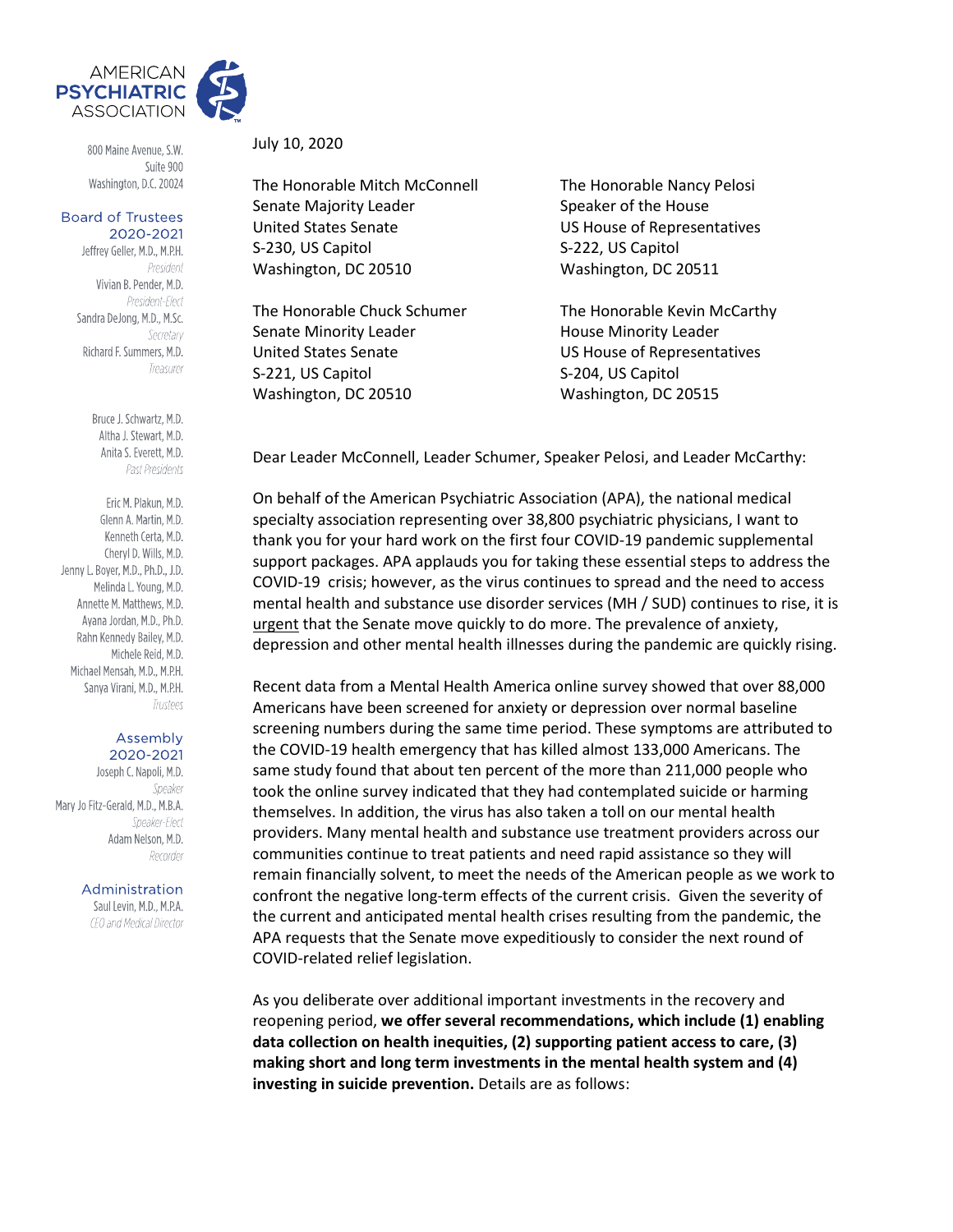### **Data Collection and Health Inequities**

The APA appreciates the work Congress has done to ensure access to vital health services for all communities during this public health emergency. However, there is more to be done, as preliminary data show that the virus disproportionately impacts minority and vulnerable populations. We urge Congress to include language in any upcoming COVID-19 relief **package that requires the Department of Health and Human Services to collect, analyze, and make available to the public, explicit, comprehensive, standardized data on race and ethnicity related to the testing availability and related morbidity results, hospitalization, and mortality associated with the COVID-19.** In addition, we request that **Congress prioritize resources to support critical healthcare services in underserved communities in the next COVID-19 package.** 

We cannot begin to remedy systemic issues within health care access and delivery if we do not first have quantifiable data from which to inform our policy proposals. Access to this type of information would empower healthcare providers to allocate the resources to get care to affected individuals in underserved communities. For example, we encourage Congress **to include legislation like H.R. 7078,**  *the Evaluating Disparities and Outcomes of Telehealth During the COVID-19 Emergency Act***, introduced by Rep. Robin Kelly (D-IL) to direct HHS Secretary Alex Azar to oversee a telehealth study during COVID-19 and H.R. 7077, also introduced by Rep. Robin Kelly (D-IL) to establish and expand programs to improve health equity as they pertain to COVID-19.**

## *Support Patient Access to Care*

# *1) Make Permanent the Removal of Certain Telehealth Restrictions and Extend Flexibilities Beyond the Public Health Emergency*

The APA applauds Congress for its swift actions over the past few months that have allowed many of our psychiatrists to transition to delivering much of their psychiatric care to their patients via telehealth. The lifting of geographic and site of service restrictions, including allowing the patient to be seen in the home, and the use of audio-only for telehealth when a patient lacks the technology or bandwidth for video, have enabled large numbers of patients to receive care while also remaining compliant with physical distancing requirements that minimize the spread of COVID-19.

Preliminary survey data from almost 600 of our physicians shows they and their patients are generally satisfied or happy with the new virtual delivery system and that appointment no-show rates are reduced. The percentage of psychiatrists who reported that ALL their patients kept their appointments increased from 9% to 32% from before to after their state declared an emergency due to COVID-19. In conjunction, about 85% of respondents said that patients who were seen for the first time via telehealth were either somewhat satisfied or satisfied. This is consistent with nearly a decade of research on telepsychiatry that correlates patient satisfaction with using telehealth for treatment. In general, when patients keep their first appointment, they are more likely to keep subsequent appointments. When patients are satisfied with treatment, they are more likely to continue with their course of therapy. Research also suggests that this results in better medication compliance, fewer presentations to the emergency department, fewer patient admissions to inpatient units, and fewer subsequent readmissions.<sup>1</sup>

However, physicians and patients are beginning to worry about what will happen to the current telehealth delivery model once the public health emergency declaration is lifted. Patients with MH/SUDs

<sup>1</sup> Hilty D, Yellowlees PM, Parrish MB, Chan S. Telepsychiatry: Effective, Evidence-Based, and at a Tipping Point in Health Care Delivery?. Psychiatr Clin North Am. 2015;38(3):559–592. doi:10.1016/j.psc.2015.05.006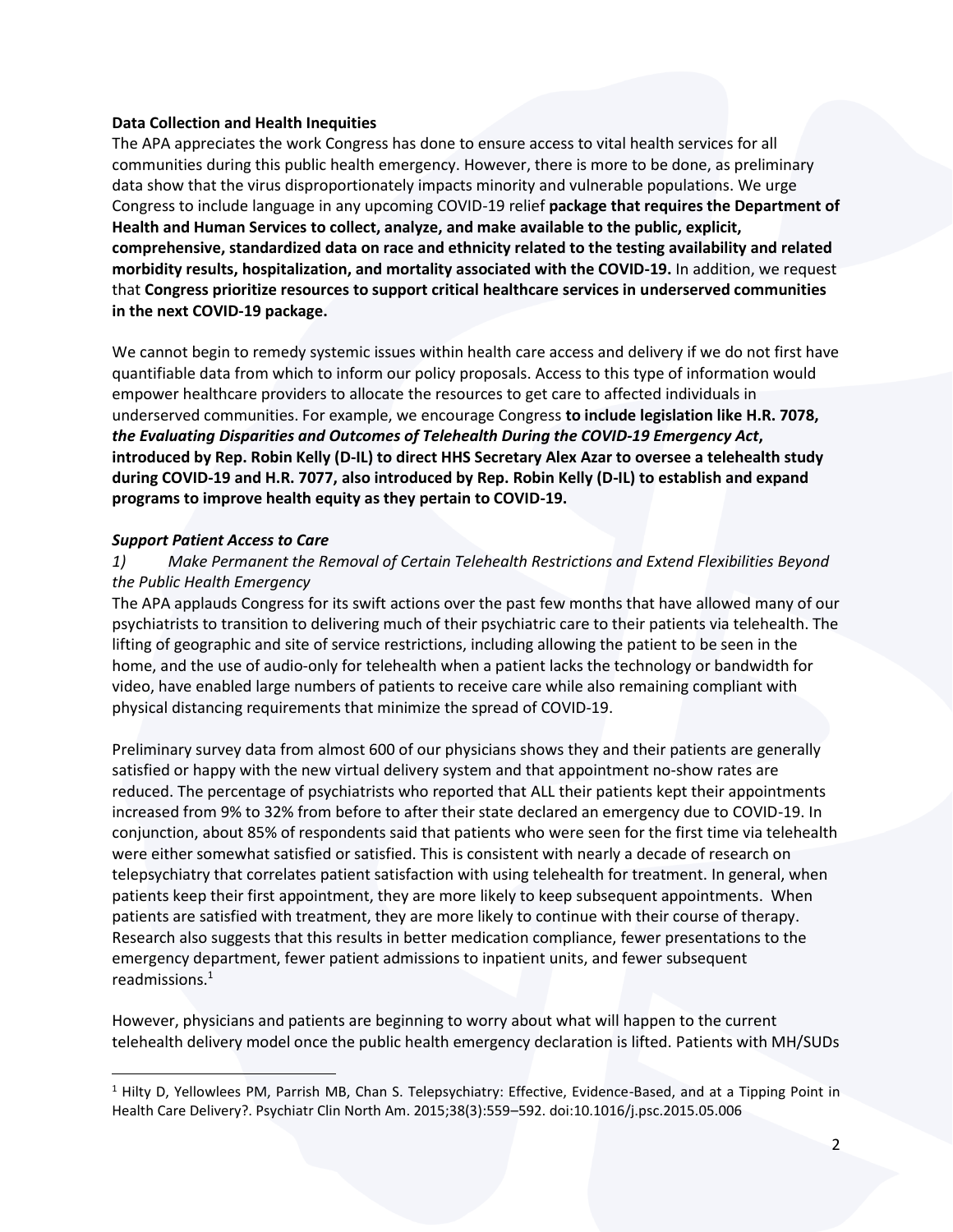are at higher risk for COVID-19 due to comorbid health conditions, the satisfaction of patients and physicians with the delivery of care via telehealth, and the vital need for MH / SUD services beyond the COVID-19 crisis.

**Given these correlations, the APA recommends extending the current waiver authority passed by Congress for telehealth for at least a year after the end of the public health emergency declaration. This should be accompanied by a study to continue to collect data so that we can begin to understand the impact of these changes to telehealth access.**

In addition, prior to COVID-19, SUD and co-occurring mental health services were exempt from geographic and site of service restrictions under Medicare. However, the exemption did not extend to coverage focused solely on mental health treatment services. **We strongly encourage Congress to make a statutory change to exempt mental health from geographic and site of service restrictions under Medicare.**

**Therefore, we request Congress to make these statutory changes to telehealth permanent for mental health along with an extension of the waiver authority prior the end of the emergency declaration to avoid an abrupt disruption in providing these services**. This would ensure continuity of care that patients' receive via telehealth—especially for patients who were seen for the first time with a new provider via telehealth, sometimes in locations without immediate access to psychiatric services, during the public health emergency.

In addition to permanently removing originating site and geographic restrictions and continuing to allow audio-only appointments, **APA encourages Congress and the Centers for Medicare and Medicaid Services (CMS) to continue to allow teaching physicians to provide direct supervision of medical residents remotely through telehealth**.

We also urge Congress to **address the workforce shortage by passing legislation that helps psychiatrists with loan repayment and forgiveness to give students who cannot afford medical school the incentive to enter into medicine in order to increase the behavioral health workforce.**

## *2) Widespread adoption of the Collaborative Care Model*

During this challenging time for all Americans, we are seeing increased rates of anxiety, depression, and trauma. We need to meet the increasing demand for early identification and treatment of MH/SUDs. If we do not address these illnesses early, they can lead to long term chronic issues, greater use of emergency care, or the need for higher levels of care. The APA applauds the House for the inclusion of Sec. 30633 and 30634 in the HEROES Act, which authorize grants to support increased behavioral health needs due to COVID-19.

The Collaborative Care Model (CoCM) offers one of the best ways to extend mental health and substance use disorder services to patients within the primary care setting. This model, already being implemented in many large health systems and individual practices, can detect and prevent suicide and overdoses in the primary care setting before they become crises. CoCM is the only evidence-based medical program currently reimbursable in primary care. It has been covered by the Medicare program since 2017 and is now covered by nearly all commercial and many Medicaid payers. With over 90 randomized control trials (RCTs) and many large-scale implementations, it is the only model with strong evidence of cost-savings. A major mechanism driving cost-savings is the ability to detect illness and begin treatment sooner, just as we have accomplished over the last two decades for heart disease and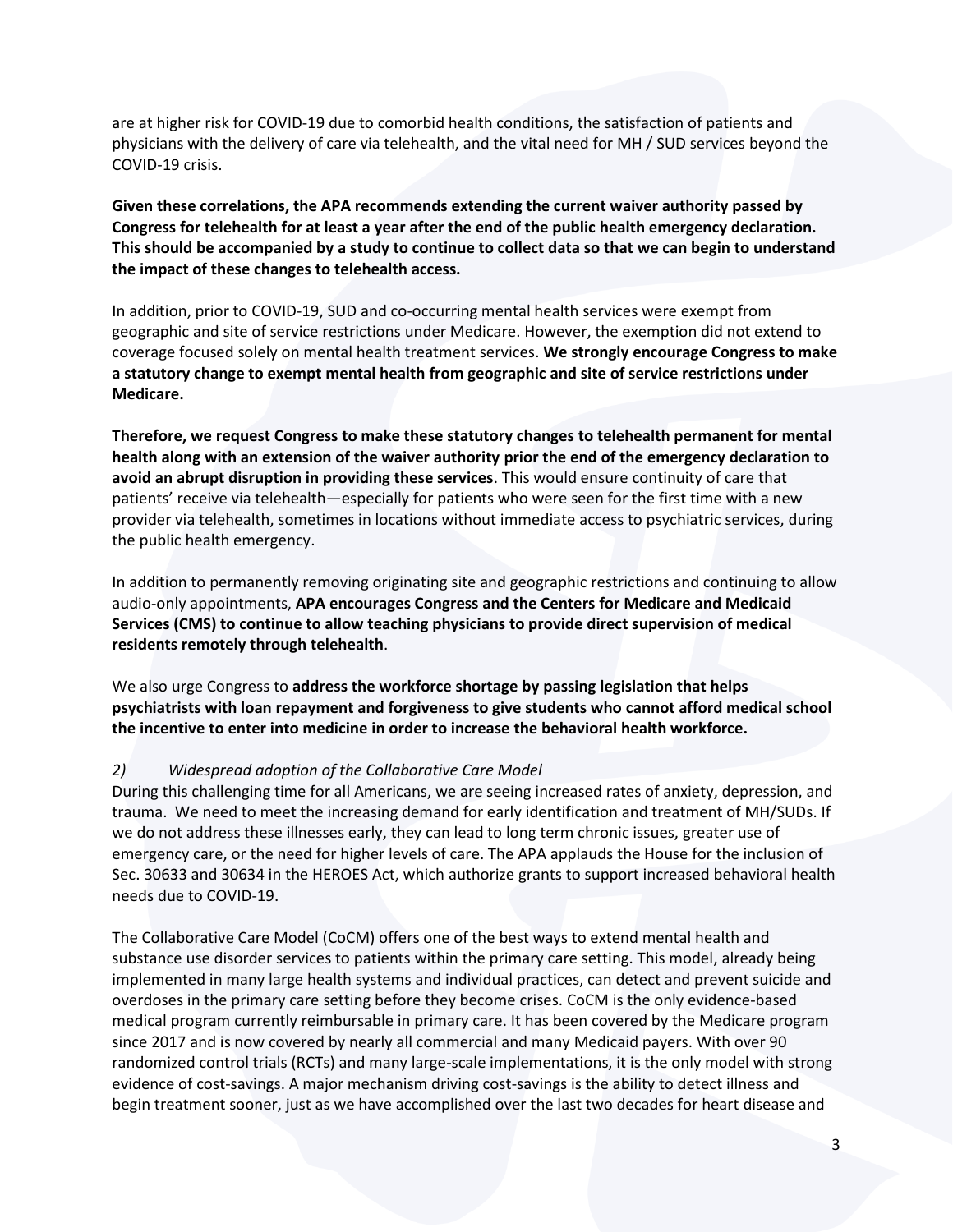cancer. The potential cost-savings from widespread implementation are considerable. The 2013 Center for Health Care strategies study noted above found savings in Medicare and Medicaid settings of up to 6 to 1 in total medical costs and estimated \$15 billion in Medicaid savings if only 20% of beneficiaries with depression receive such care.

While CMS has covered CoCM since 2017, expansion of the model requires staffing and infrastructure investments that slow implementation. The rationale for incentive payments to the already established primary care billing codes is to cover these costs. **APA recommends increases to the billing codes of: 75% for first year, 50% for second year, 25% for third year.**

To ensure technical assistance and education, **we recommend the Center for Clinical Standards and Quality within CMS establish a national technical assistance (TA) center and 60 regional extension centers to provide technical assistance to primary care practices.** This is modeled on the strategy used in 2010 to accelerate use of electronic health records (EHRs) in primary care settings.

The TA center's key components should include work to:

- Develop financial models and budgets for program launch and sustainability based on practice size.
- Develop staffing models for essential staff roles including care managers, consulting psychiatrists.
- Provide information technology (IT) expertise to assist with building the model requirements into EHRs, including assistance with care manager tools, patient registry, ongoing monitoring, records.
- Support training for all key staff and operational consultation to develop practice workflows.
- Ensure that staff in the TA Centers include individuals with expertise in IT, care management, psychiatric, and program design, to provide the full complement of needed expertise in each practice.

# *3) International Medical Graduates*

The U.S. healthcare system has long experienced shortages in the psychiatric workforce and those shortages have been compounded during the COVID-19 pandemic as frontline providers continue to care for patients and fall sick themselves. As our country continues to respond to the COVID-19 pandemic, our medical workforce needs as much support as possible. At present, many of our members who are providing needed psychiatric care in underserved communities are uncertain whether they will be able to continue to practice due to expiring visas and a green card processing backlog.

**One solution that would help meet this workforce need is to engage the non-practicing International Medical Graduate (IMG) population and make it easier for current practicing IMGs, who make up about thirty percent of the psychiatric physician population, to practice in the United States.** In addition, the bipartisan, bicameral *Healthcare Workforce Resilience Act*, H.R. 6788/S. 3599 would ensure the availability of IMGs to provide treatment to U.S. patients by recapturing up to 15,000 unused employment-based visas for use by international physicians and providing for expedited processing of applications. Furthermore, by exempting family members from numerical visa limitations, the legislation ensures that IMGs who would receive recaptured visas can keep their own families and support systems intact. **APA recommends that Congress include H.R. 6788/S.3599 in the next COVID-19 relief package.**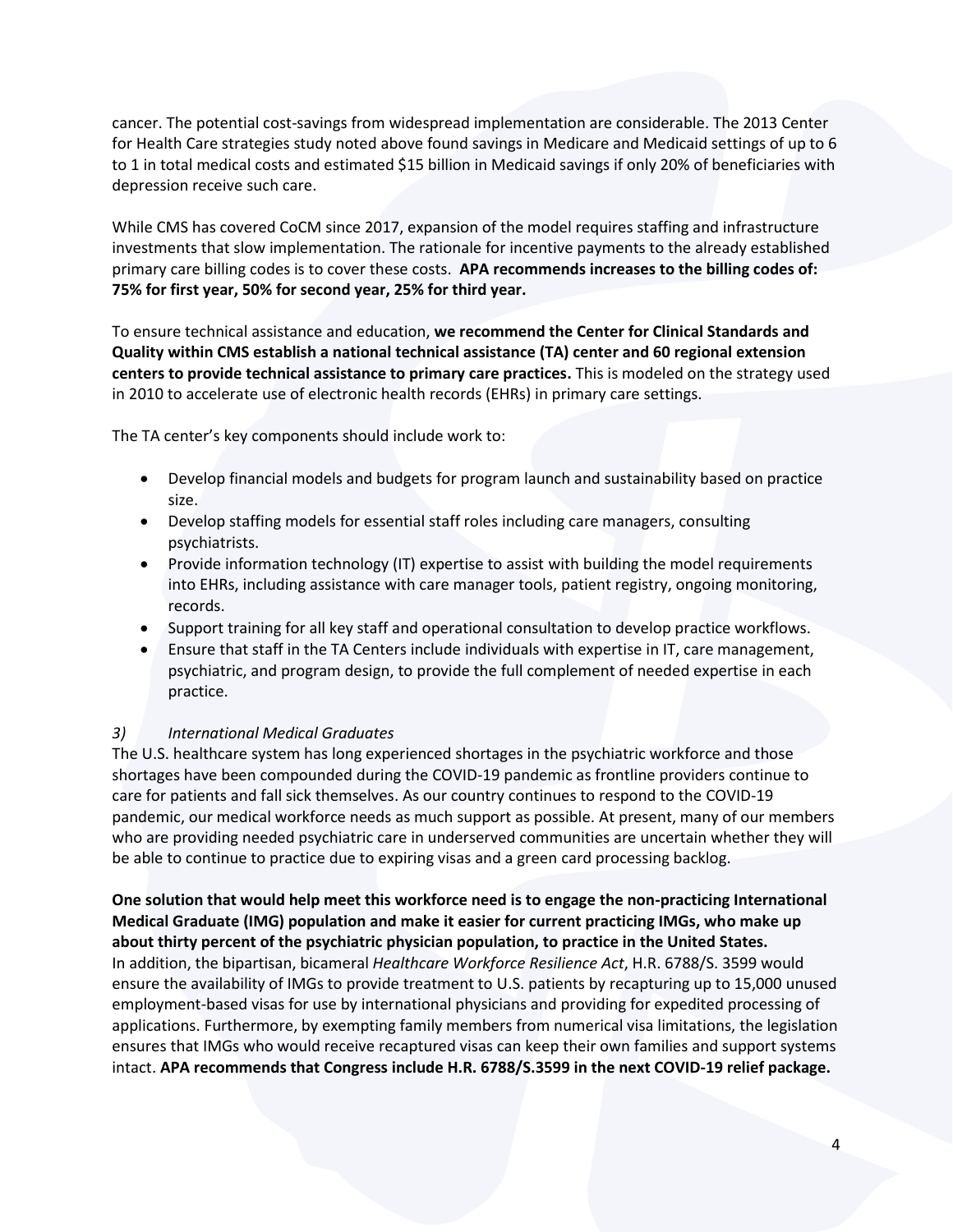We also support reauthorizing and enhancing the highly successful Conrad State 30 J-1 visa waiver program, as proposed in the *Conrad State 30 and Physician Access Reauthorization Act*, H.R. 2895/S. 948, which provides critical access to physicians in rural and underserved areas. The HEROES Act also included a number of these important IMG provisions. Given the impact these authorizations would have along with the strong bipartisan support on both sides of Capitol Hill, the **APA strongly recommends that Congress include the H.R. 2895 / S. 948 legislation in the next COVID-19 package.**

### **Funding to Support the Mental Healthcare System**

### *Short Term, Urgent Funding*

As our nation strives to move responsibly through and beyond this crisis, we know from experience that the mental health impacts of COVID-19 are likely to persist and deepen. Nonetheless, the economic impact of the COVID-19 crisis is threatening the economic viability of mental health and addiction providers in communities across our nation. The APA and many of our partners across the country have worked closely with you in recent years to make progress by fighting the opioid and suicide epidemics that plagued our country before COVID-19, including efforts to bolster many of the same providers that are now at risk of closure. Without aggressive actions to ensure that either new funds or resources already appropriated through the Public Health and Social Services Emergency Fund reach these providers at a scale that will keep their doors open, our mental health and addiction infrastructure will diminish as mental health and substance use disorders become more widespread due to COVID-19 and the consequent economic downturn.

According to a study done by our colleagues at the National Council for Behavioral Health, by the beginning of April, nearly two-thirds of Community Behavioral Health Organizations (62.1%) estimated that their finances would allow them to survive for three months or less under current COVID-19 conditions, according to a national field survey. **The APA joins our partners in the mental health community in asking that Congress ensure that \$38.5 billion reaches these providers, who serve patients in Medicare, Medicaid, and private-pay settings, including individual practices expeditiously, before they are forced to close their doors.**

## *Long-Term, Sustained Funding for Mental Health*

In addition to financially supporting the immediate needs of our mental health and behavioral health clinics and practices, we urge Congress to also invest in the long-term viability of the entire mental health care system. This investment should build upon certain provisions from the HEROES Act, by increasing the \$3 billion proposed for the Substance Abuse and Mental Health Services Administration to \$4 billion for health surveillance and program support, along with including the \$200 million proposed in HEROES for the National Institute of Mental Health to prevent, prepare for and respond to the mental health impacts of COVID-19. Investments in mental health also include the \$100 billion Public Health and Social Services Emergency Fund provision from HEROES. Further, **APA recommends that Congress include Sections 20203 and 20204, which provide for tax deductions for supplies and equipment for first responders and front-line employees along with a payroll credit for certain pandemic-related employee benefit expenses paid by employers.**

**The APA strongly encourages Congress to bolster the mental health care system by maintaining provisions in the HEROES Act that expand Medicaid FMAP funding and improve Medicare's Accelerated and Advance Payment Programs.** We include these asks as we cannot uphold a strong mental health system reinforced with public insurance alone. Patients with private insurance must also receive support during this time in the form of zero cost sharing for COVID-19 related treatment and the